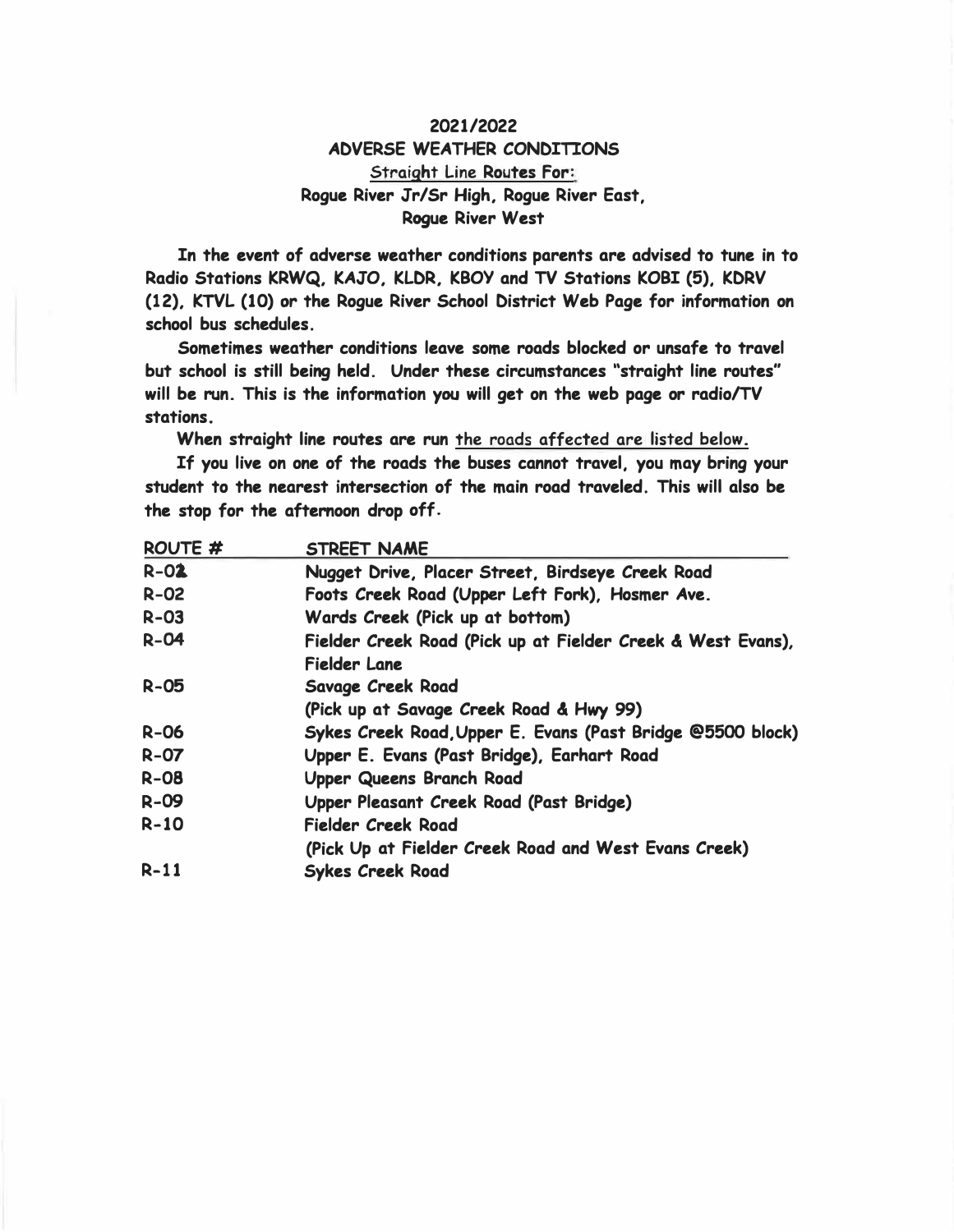# **SNOW\_ RO!]TE R2 Page 1**

## **ROAD INFORMATION:**

**No service** on the following roads:

- 1. Birdseye creek rd
- 2. Nugget
- 3. Placer Rd

**Snow Stops:** 

- 1. Birdseye Creek and Rogue River Hwy
- 2. Nuggett on 3rd St.
- 3. Placer on 3<sup>rd</sup> st

**Regular Sci-vice:** All other stops normally cover by bus.

- l. The attached route sheet shows which roads the bus travels (and which it doesn't) when operating on Snow Routes.
- 2. The bus will stop at **all** stops along the roads it travels.
- 3. Also shown are the **Snow Stops,** where the bus picks-up/drops-off students who live on roads where the bus will not go.
- 4. Exact times of course may vary widely for several reasons: A. Early dismissal if any.
	- B. Speeds may be greatly reduced because of road conditions.
	- C. The second run may be late, because the first run took longer than expected.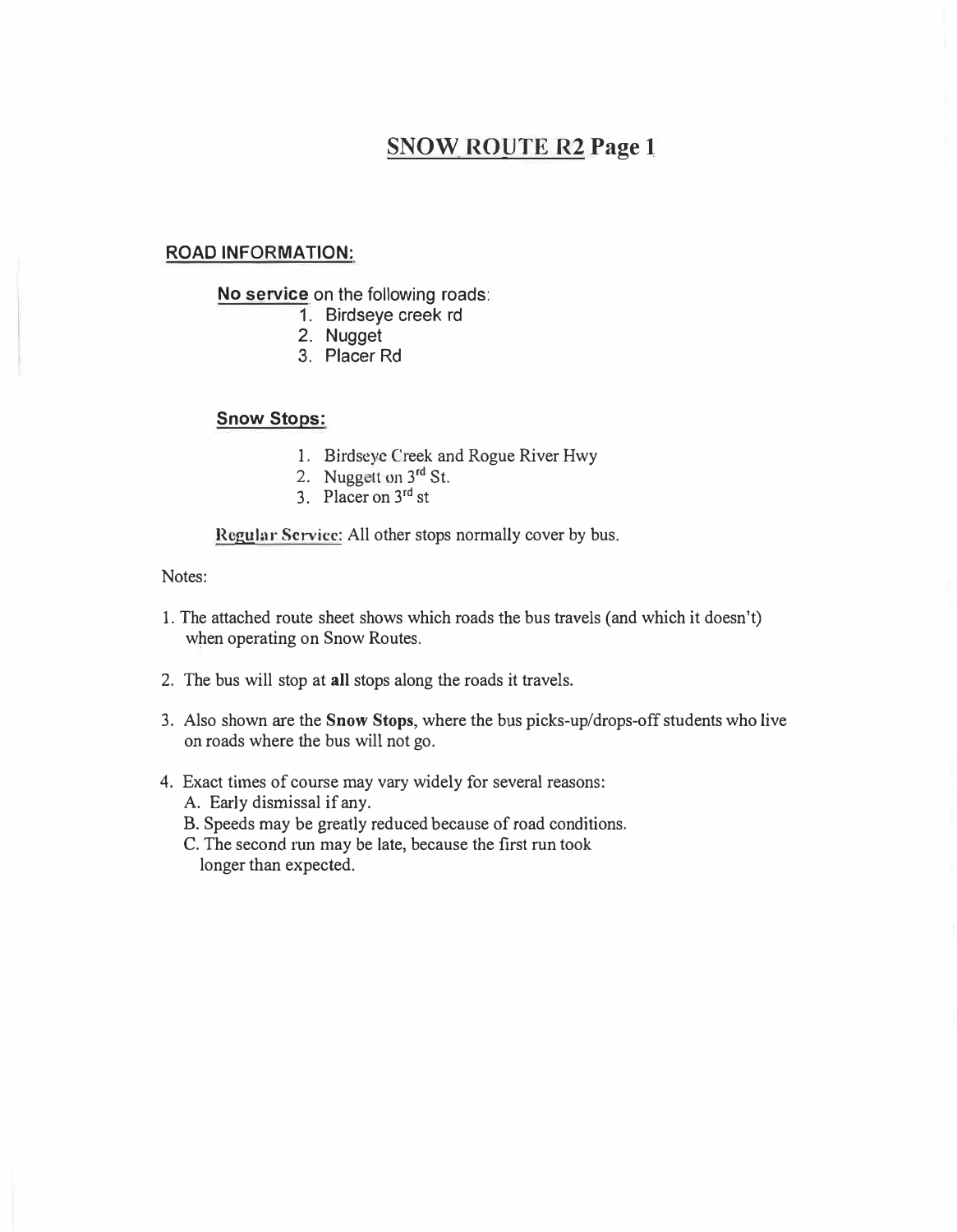# **SNOW ROUTE R2 Page 2**

### **ROAD INFORMATION:**

# **No service** on the following roads: **1.** Foots Crk Rd

### **Snow Stops:**

1. Foots Crk Market and Rogue river hwy

Regular Service: All other stops normally cover by bus.

- 1. The attached route sheet shows which roads the bus travels (and which it doesn't) when operating on Snow Routes.
- 2. The bus will stop at all stops along the roads it travels.
- 3. Also shown are the **Snow Stops,** where the bus picks-up/drops-off students who live on roads where the bus will not go.
- 4. Exact times of course may vary widely for several reasons:
	- A. Early dismissal if any.
	- B. Speeds may be greatly reduced because of road conditions.
	- C. The second run may be late, because the first run took longer than expected.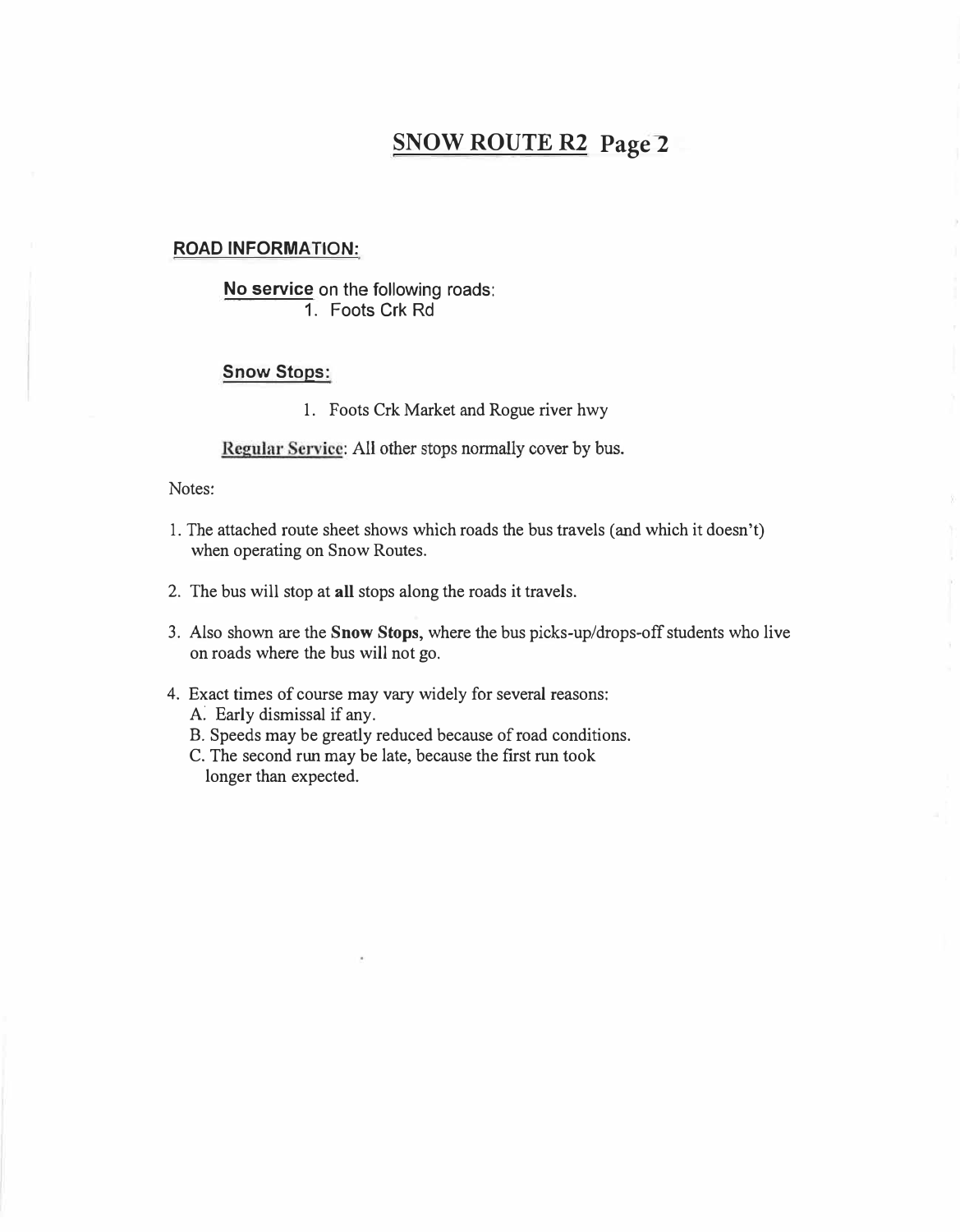# **ROAD INFORMATION:**

# No service on the following roads: 1. Wards Creek Rd

# **Snow Stops:**

1. Wards Creek Rd on N River Rd

Regular Service: All other stops normally cover by bus.

- 1. The attached route sheet shows which roads the bus travels (and which it doesn't) when operating on Snow Routes.
- 2. The bus will stop at all stops along the roads it travels.
- 3. Also shown are the Snow Stops, where the bus picks-up/drops-off students who live on roads where the bus will not go.
- 4. Exact times of course may vary widely for several reasons: A. Early dismissal if any.
	- B. Speeds may be greatly reduced because of road conditions.
	- C. The second run may be late, because the first run took longer than expected.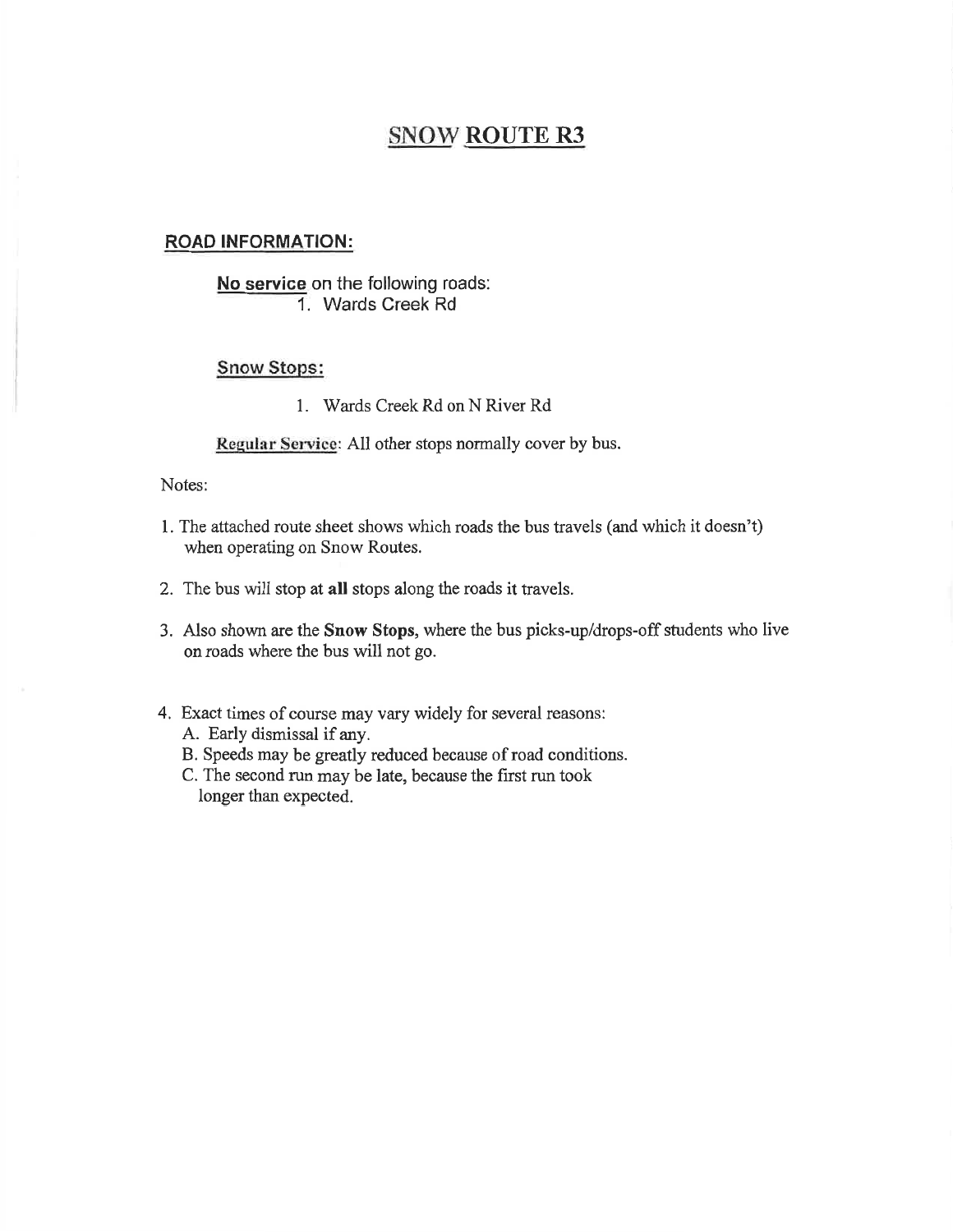## **ROAD INFORMATION:**

### No service on the following roads:

- 1. past 1938 W Evans Creek Rd
- 2. Fielder Creek Rd

# Snow Stops:

- 1. Students who live up *FIELDER Cregk Rd Meet at West Evans/Fielder*
- 2. 1938 W Evans Creek RD

**Regular Service:** All other stops normally cover by bus.

### Notes:

- 1. The attached route sheet shows which roads the bus travels (and which it doesn't) when operating on Snow Routes.
- 2. The bus will stop at **all** stops along the roads it travels.
- 3. Also shown are the **Snow Stops,** where the bus picks-up/drops-off students who live on roads where the bus will not go.

### 4. Exact times of course may vary widely for several reasons:

- A. Early dismissal if any.
- B. Speeds may be greatly reduced because of road conditions.
- C. The second run may be late, because the first run took longer than expected.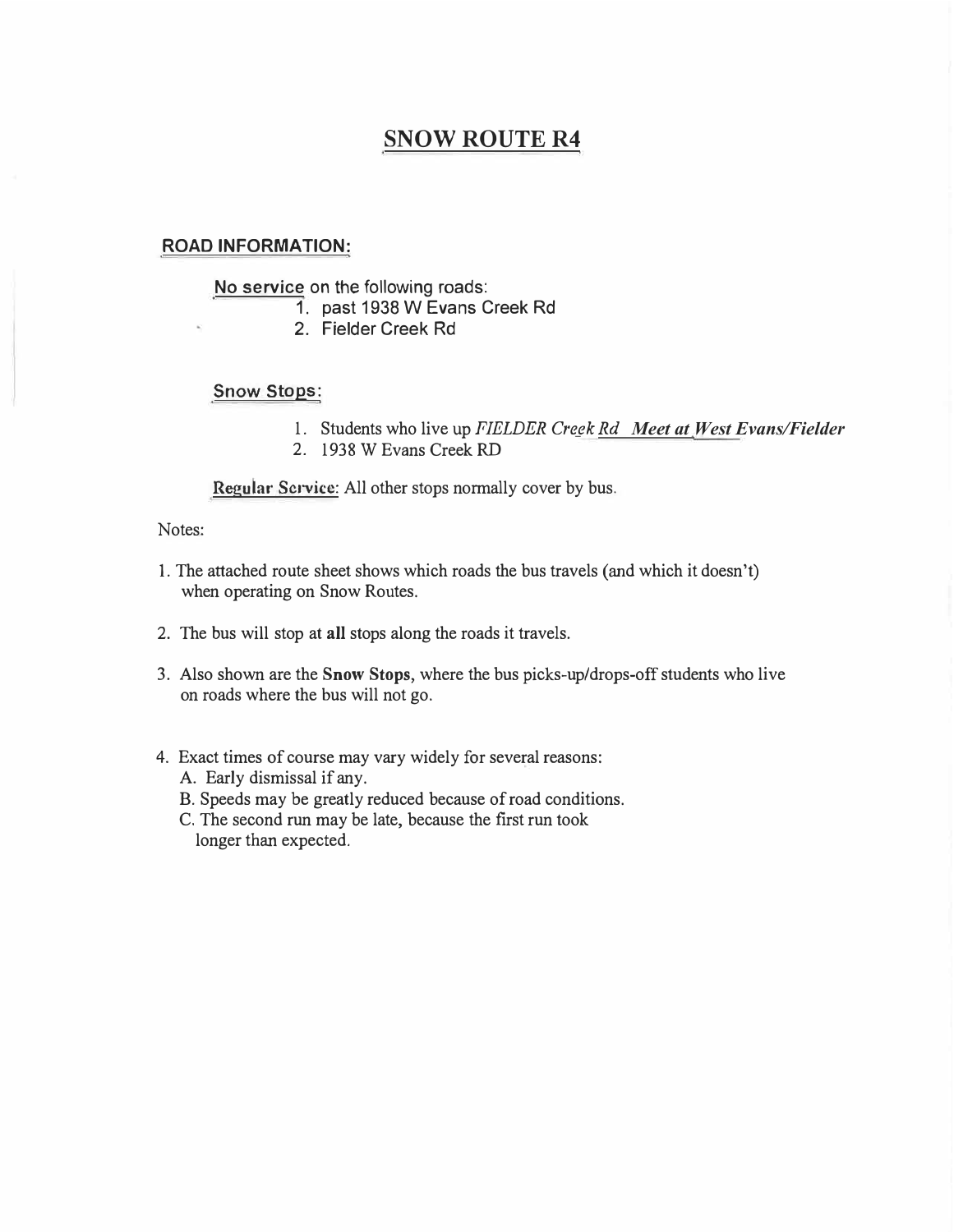### **ROAD INFORMATION:**

No service on the following roads:

1. Savage Creek Rd

### **Snow Stops:**

1. Savage Creek Rd and Rogue River Hwy

Regular Service: All other stops normally cover by bus.

- 1. The attached route sheet shows which roads the bus travels (and which it doesn't) when operating on Snow Routes.
- 2. The bus will stop at all stops along the roads it travels.
- 3. Also shown are the Snow Stops, where the bus picks-up/drops-off students who live on roads where the bus will not go.
- 4. Exact times of course may vary widely for several reasons:
	- A. Early dismissal if any.
	- B. Speeds may be greatly reduced because of road conditions.
	- C. The second run may be late, because the first run took longer than expected.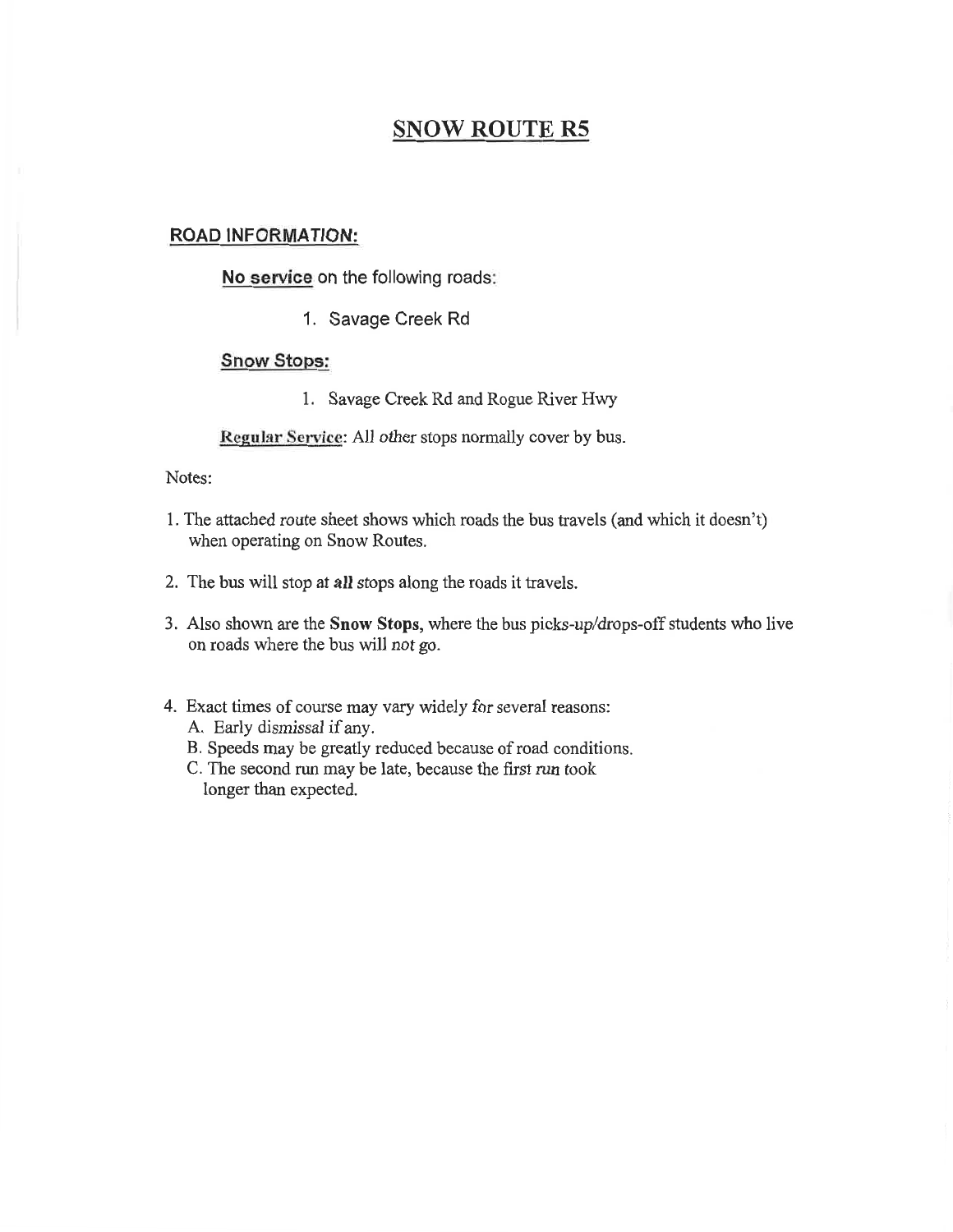## **ROAD INFORMATION:**

No service on the following roads:

- 1. Not past May Creek Rd on Evans Crk Rd
- 2. Earhart

### **Snow Stops:**

- 1. Snow Stop JCT May Crk Rd & E Evans Crk Rd
- 2. Snow JCT Earhart & E Evans Crk Rd

Regular Service: All other stops normally cover by bus.

- 1. The attached route sheet shows which roads the bus travels (and which it doesn't) when operating on Snow Routes.
- 2. The bus will stop at all stops along the roads it travels.
- 3. Also shown are the Snow Stops, where the bus picks-up/drops-off students who live on roads where the bus will not go.
- 4. Exact times of course may vary widely for several reasons:
	- A. Early dismissal if any.
	- B. Speeds may be greatly reduced because of road conditions.
	- C. The second run may be late, because the first run took longer than expected.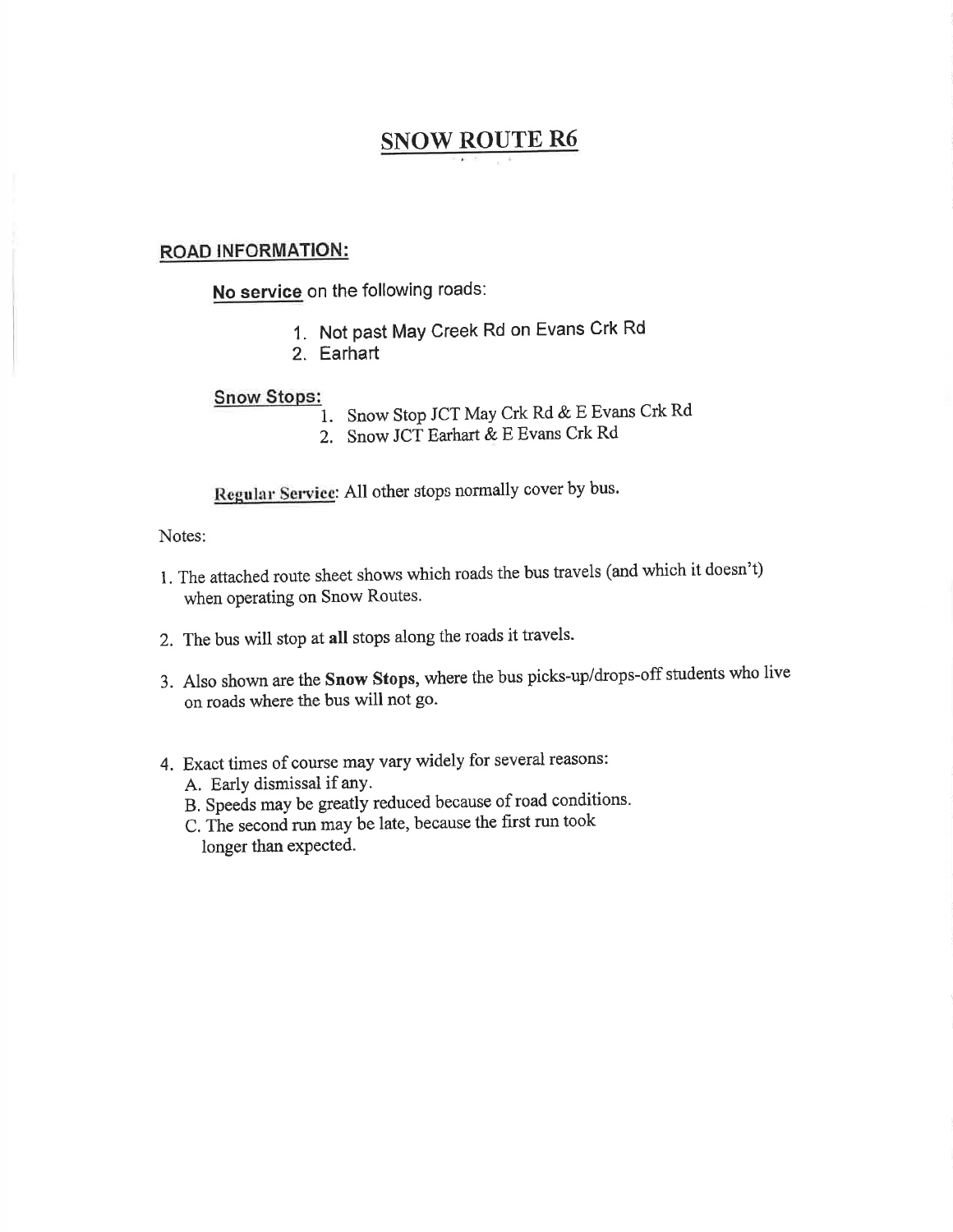### $\cdot t$

## **ROAD INFORMATION:**

No service on the following roads:

- 1. Upper West Evans Creek past Queens Branch Rd
- 2. Ford Rd
- 3. Upper Pleasant Creek Rd past Ford Rd

### **Snow Stops:**

1. West Evans Creek Rd and Queens Branch Rd

Regular Service: All other stops normally cover by bus.

- 1. The attached route sheet shows which roads the bus travels (and which it doesn't) when operating on Snow Routes.
- 2. The bus will stop at all stops along the roads it travels.
- 3. Also shown are the Snow Stops, where the bus picks-up/drops-off students who live on roads where the bus will not go.
- 4. Exact times of course may vary widely for several reasons:
	- A. Early dismissal if any.
	- B. Speeds may be greatly reduced because of road conditions.
	- C. The second run may be late, because the first run took longer than expected.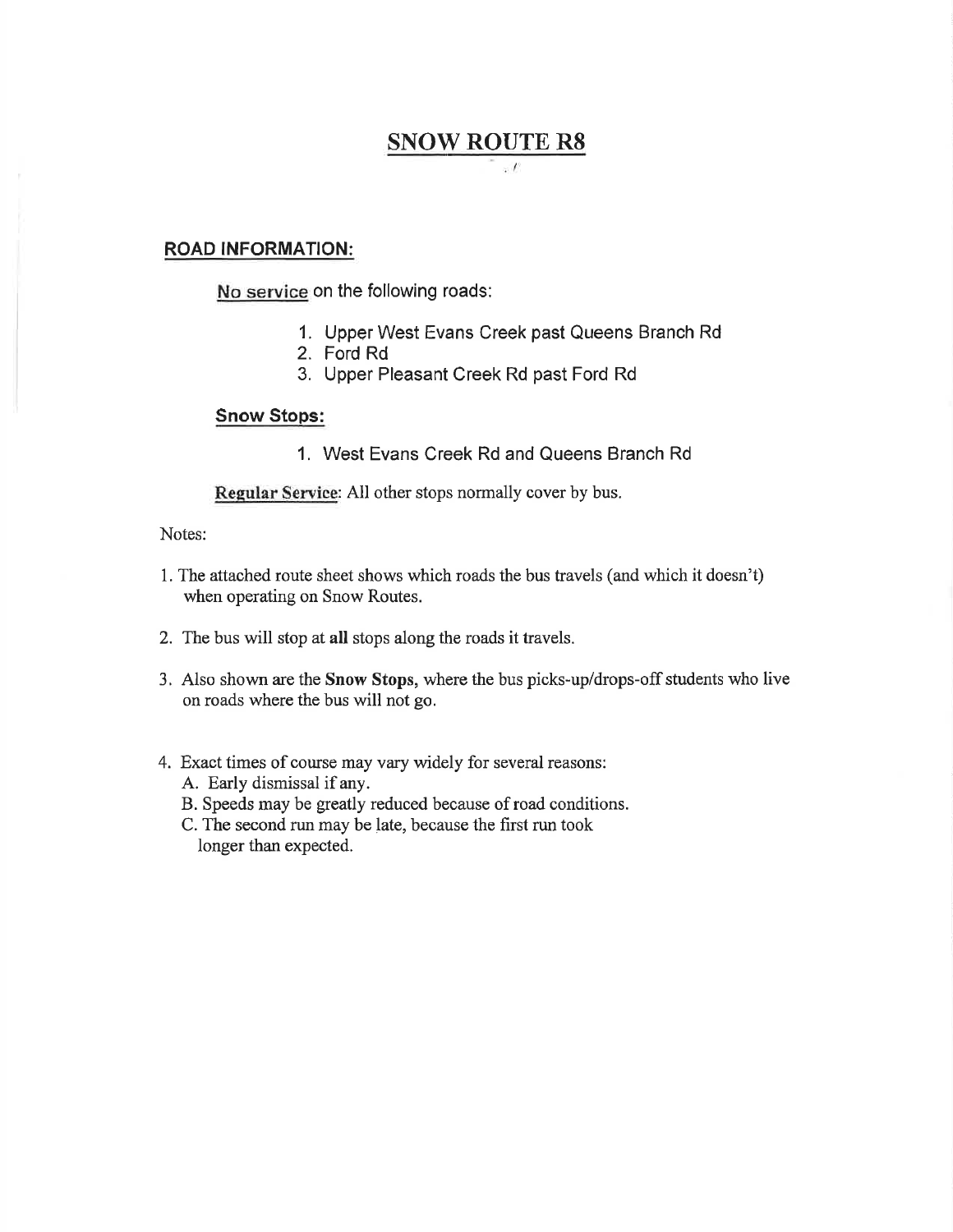# **ROAD INFORMATION:**

No service on the following roads:

- 1. Upper West Evans Creek past Queens Branch Rd
- 2. Ford Rd
- 3. Upper Pleasant Creek Rd past Ford Rd

## **Snow Stops:**

- 1. West Evans Creek Rd and Queens Branch Rd PM1
- 2. Ford Rd & Pleasant Creek Rd PM2

Regular Service: All other stops normally cover by bus.

- 1. The attached route sheet shows which roads the bus travels (and which it doesn't) when operating on Snow Routes.
- 2. The bus will stop at all stops along the roads it travels.
- 3. Also shown are the Snow Stops, where the bus picks-up/drops-off students who live on roads where the bus will not go.
- 4. Exact times of course may vary widely for several reasons: A. Early dismissal if any.
	- B. Speeds may be greatly reduced because of road conditions.
	- C. The second run may be late, because the first run took longer than expected.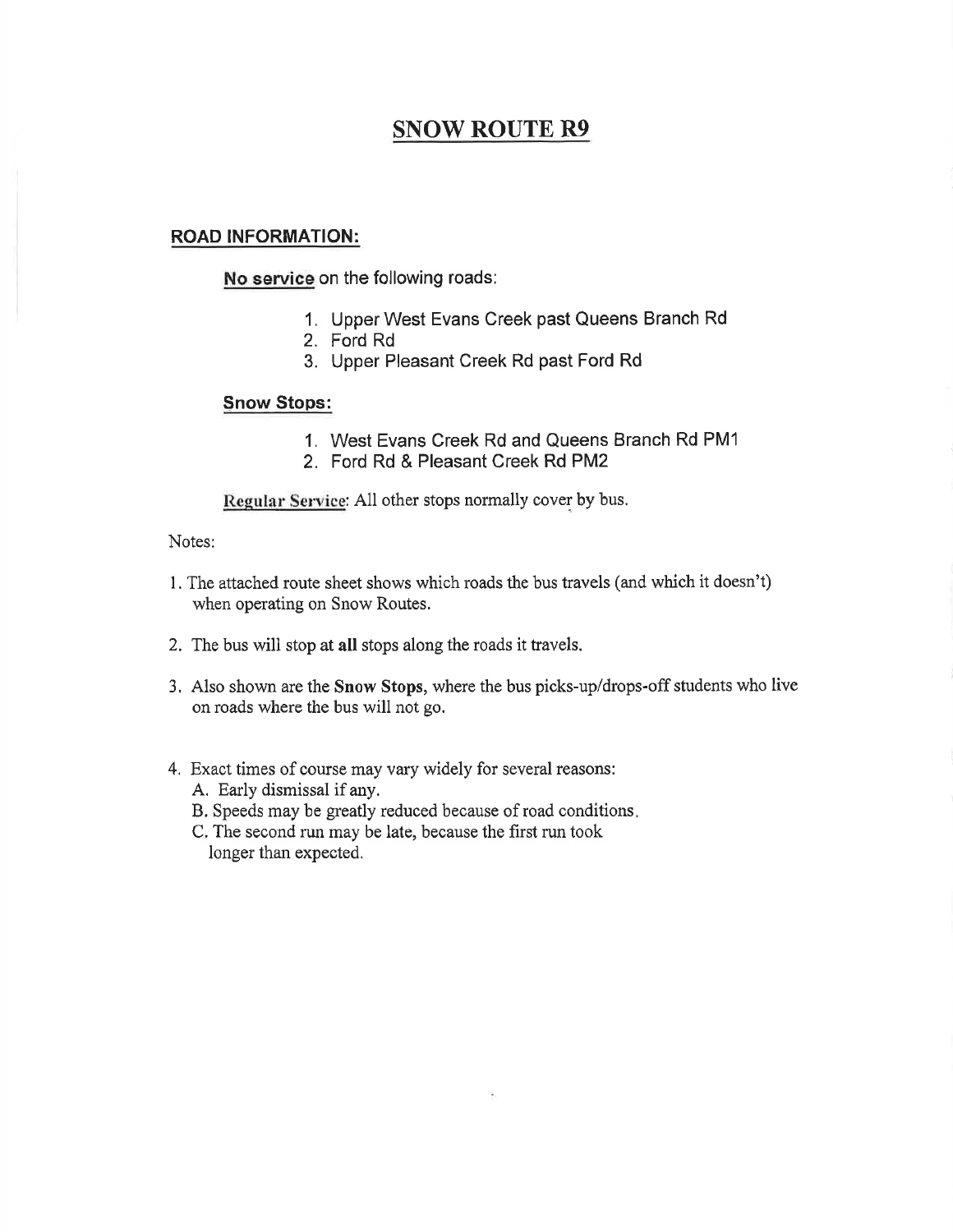## **ROAD INFORMATION:**

No service on the following roads:

- 1. Fielder Creek Rd
- 2. Redthorne

## **Snow Stops:**

- 1. R04 PM students Ride R10 to FIELDER CREEK RD & W Evans Creek RD
- 2. Redthorne on Minthorne

Regular Service: All other stops normally cover by bus.

- 1. The attached route sheet shows which roads the bus travels (and which it doesn't) when operating on Snow Routes.
- 2. The bus will stop at all stops along the roads it travels.
- 3. Also shown are the Snow Stops, where the bus picks-up/drops-off students who live on roads where the bus will not go.
- 4. Exact times of course may vary widely for several reasons:
	- A. Early dismissal if any.
	- B. Speeds may be greatly reduced because of road conditions.
	- C. The second run may be late, because the first run took longer than expected.
- 5. R04 students will ride R10 in order to stop safely at Fielder Creek Road